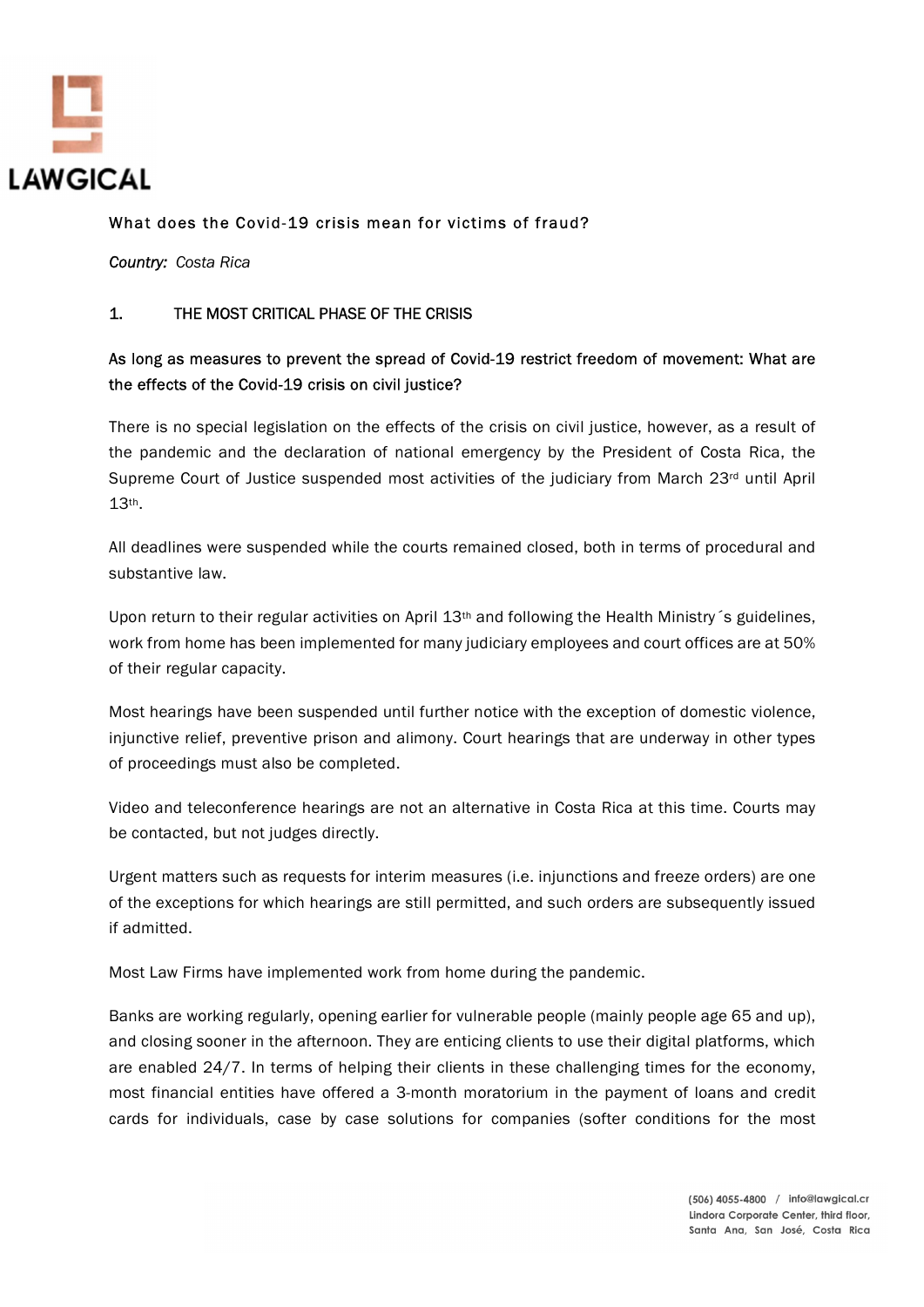

impacted industries and sectors such as tourism, food and beverages, retail), and a bill is being discussed in Congress with a uniform proposal to handle this.

Although it is not foreseen that the crisis will have an impact on insolvency law, it will certainly have one on the amount of individuals and companies filing for insolvency, bankruptcy and restructuring.

Another foreseeable effect of the crisis will be the amount of matters that will be litigated as a result of the economic downturn (collections, evictions, breaches of contract, frauds, bankruptcies, among others) which will in turn result in significant delays in court proceedings.

### 2. FORECAST: AFTER THE CRISIS AND LONG-TERM EFFECTS

# What are the consequences of the Covid 19 pandemic once the pandemic has abated, in the gradual return to a new normality and what are the long-term effects?

All of the measures that have been implemented to date as a result of the crisis caused by the pandemic will be withdrawn immediately thereafter. Most of them have to do with labor and tax laws and regulations, which have been flexed to avoid mass termination of employees and to improve the companies´ cash flows. Others have to do with the hours with which people are allowed to circulate and mass gatherings.

Per our Constitution, being that the budget assigned to the judiciary is a percentage of the State s annual income, as a result of the slowdown in the national economy it is foreseeable that there will be less financial resources available to enforce economic crime and corruption matters.

Since the pandemic crisis emergency has been dealt with via exceptional expedite government procurement proceedings, mainly from the health related authorities, unfortunately there are always people who take advantage of that, which allows me anticipate that we may see a rise of new anti-corruption prosecutions after the crisis.

Although third party funding in Costa Rica is relatively new and has only been used in international arbitration against the State, I anticipate there will be great opportunities for funders in the country.